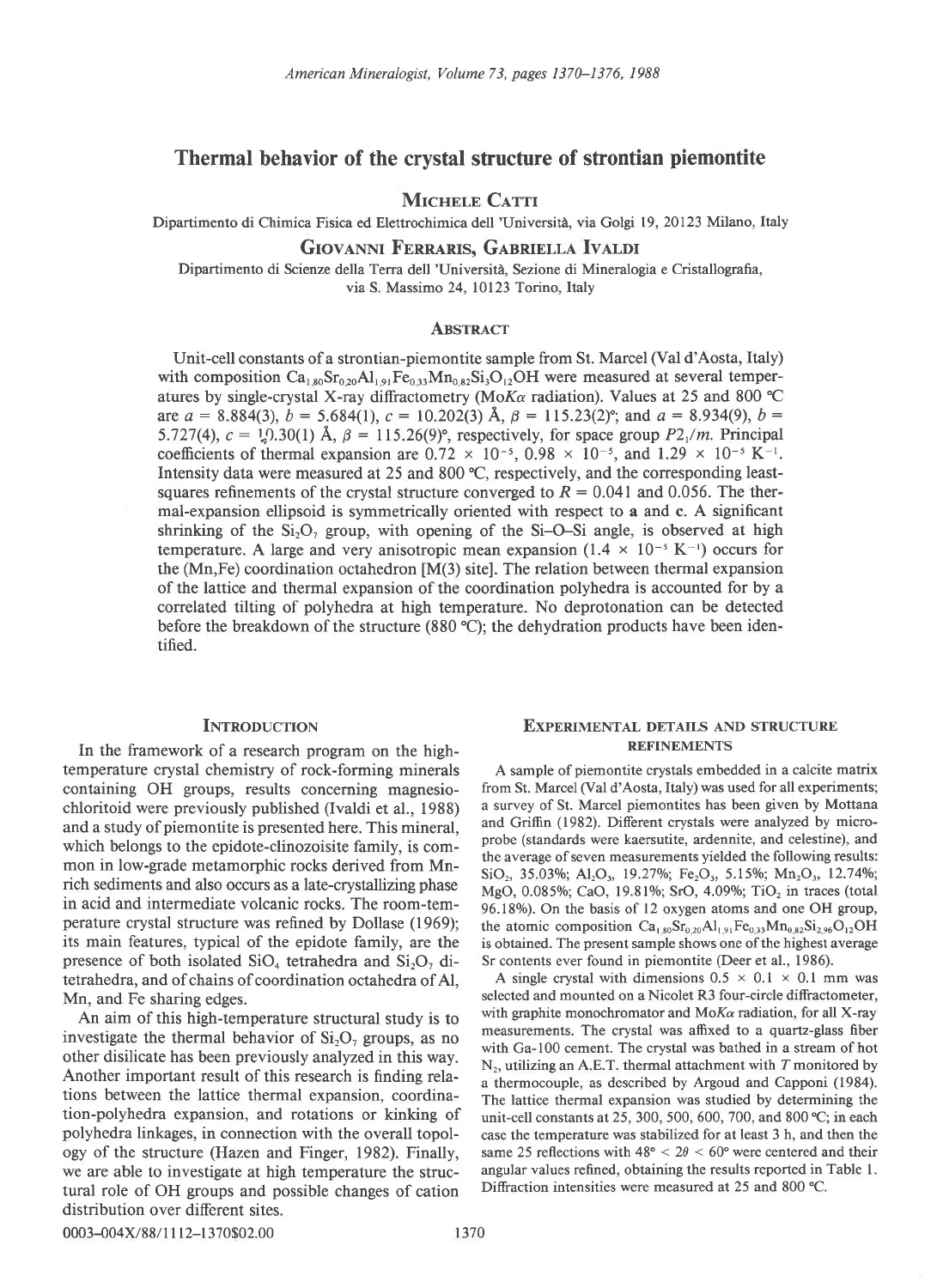| $T$ (°C) | a(A)     | b (Å)    | C(A)      | $\beta$ (°) | $V(\AA^3)$ |
|----------|----------|----------|-----------|-------------|------------|
| 25       | 8.884(3) | 5.684(1) | 10.202(3) | 115.23(2)   | 466.0(2)   |
| 300      | 8.903(3) | 5.697(1) | 10.237(4) | 115.24(3)   | 469.7(3)   |
| 500      | 8.919(4) | 5.709(2) | 10.263(5) | 115.25(4)   | 472.6(4)   |
| 600      | 8.925(5) | 5.714(2) | 10.276(5) | 115.26(5)   | 474.0(5)   |
| 700      | 8.930(6) | 5.721(3) | 10.290(7) | 115.26(6)   | 475.5(6)   |
| 800      | 8.934(9) | 5.727(4) | 10.30(1)  | 115.26(9)   | 476.8(9)   |

TABLE 1. Lattice constants of piemontite at different temperatures (single crystal)

# TABLE 2. Atomic fractional coordinates and equivalent isotropic temperature factors (Å<sup>2</sup>) of piemontite, at 25 °C (above) and 800'C (below)

Note: Estimated standard deviations are in parentheses.

### Structure refinement at 25 °C

At room temperature  $[a = 8.884(3), b = 5.684(1), c = 10.202(3)$ Å,  $\beta = 115.23(2)$ °, 6636 reflections were collected from the hemisphere with  $h \ge 0$  and by  $\omega$  scan, with the following conditions: scan width  $= 2.5^{\circ}$ , background time to scan time ratio  $= 0.5$ , scan speed ranging from 4.0 to 29.30 deg.min<sup>-1</sup> with linear interpolation for intensities between 80 and 2500 counts s<sup>-1</sup>. An empirical correction was applied for absorption (North et al., I 968), by measuring psi scans of seven high-chi reflections with different  $2\theta$ ; the transmission coefficients ranged from 0.693 to 1. Intensities of equivalent reflections were averaged and those with  $I \leq 2\sigma(I)$  were removed, leaving a set of 3385 independent observed data. The least-squares refinement of the crystal structure (space group  $P2_1/m$ ,  $Z=2$ ) was started from the parameters published by Dollase (1969), using the RFINE program (Finger and Prince, 1975). The Ca/Sr and Al/(Mn, Fe) substitutions in the larger A and smaller M sites, respectively, were determined by refining the corresponding occupancies; the scattering factor of Mn was used for (Mn,Fe). No chemical constraint related to the microprobe analysis was introduced. With isotropic thermal factors, convergence [weights =  $1/\sigma^2(F_0)$ ] was reached at R = 0.064, and the subsequent anisotropic refinement lowered  $R$  to 0.041. The overall chemical formula consistent with refined site occupancies is  $Ca_{1,799}Sr_{0,201}Al_{1,869}(Mn,Fe)_{1,131}Si_3O_{12}OH$ , which compares favorably with the average value obtained from microprobe analysis.

### Structure refinement at 800'C

At 800 °C [a = 8.934(9), b = 5.727(4), c = 10.30(1) Å,  $\beta$  = 115.26(9)<sup>o</sup>], 2826 diffraction intensities were measured (2 $\theta \leq$ 70°) with the following conditions:  $\omega/2\theta$  scan, scan width variable between  $2.2^{\circ}$  and  $2.7^{\circ}$ , ratio of background time to scan time = 0.5, and scan speed ranging from 3.0 to 29.30 deg $\cdot$ min<sup>-1</sup> with linear interpolation for intensities between 150 and 2500 counts s<sup>-1</sup>. The limitation  $-90^{\circ} < \chi < 75^{\circ}$  was required by the presence of the heating attachment and prevented the empirical absorption correction; inaccessible reflections were replaced by their equivalent ones by monoclinic symmetry- After averaging and removing reflections with  $I \leq 2\sigma(I)$ , 2180 unique observations were left for the least-squares refinement. Convergence [weights =  $1/\sigma^2(F_0)$ ] was attained at  $R = 0.101$  and 0.056 with isotropic and anisotropic thermal factors, respectively. At first, the electron contents of the A and M sites were left free to vary, giving a different composition from that at room temperature:  $Ca<sub>1,833</sub>Sr<sub>0.167</sub>Al<sub>1,930</sub>(Mn,Fe)<sub>1,070</sub>Si<sub>3</sub>O<sub>12</sub>OH. This drop in the amount$ of strongly scattering atoms (Mn, Fe, Sr) did not seem realistic because no evidence of segregation of different phases could be detected in the crystal. Consequently, the composition was fixed to the values obtained at 25 "C, and the refinement converged to the same R value as before. It can be concluded, therefore,

| Site  | Occupancy*                       | x                        | у                              | z                              | $B_{\rm eq}$       |
|-------|----------------------------------|--------------------------|--------------------------------|--------------------------------|--------------------|
| A(1)  | Ca: 1.000(2);<br>Sr: 0.000       | 0.75896(6)<br>0.7605(1)  | $\frac{3}{4}$<br>$\frac{3}{4}$ | 0.15395(5)<br>0.1550(1)        | 0.87(1)<br>2.45(5) |
| A(2)  | Ca: 0.799(3);<br>Sr: 0.201       | 0.59844(5)<br>0.5959(1)  | $\frac{3}{4}$<br>$\frac{3}{4}$ | 0.42438(4)<br>0.4208(1)        | 0.92(1)<br>2.61(4) |
| M(1)  | Al: 0.810(4);<br>(Mn, Fe): 0.190 | 0<br>0                   | 0<br>0                         | 0<br>0                         | 0.45(2)<br>1.19(3) |
| M(2)  | AI: 1.000(4);<br>(Mn, Fe): 0.000 | 0<br>0                   | 0<br>0                         | $\frac{1}{2}$<br>$\frac{1}{2}$ | 0.44(2)<br>1.26(4) |
| M(3)  | AI: 0.059(4);<br>(Mn,Fe): 0.941  | 0.29468(4)<br>0.29447(9) | $\frac{1}{4}$<br>$\frac{1}{4}$ | 0.22161(4)<br>0.22185(9)       | 0.48(1)<br>1.40(3) |
| Si(1) | 1                                | 0.34046(7)<br>0.3390(1)  | $\frac{3}{4}$<br>$\frac{3}{4}$ | 0.04491(7)<br>0.0426(1)        | 0.51(2)<br>1.21(5) |
| Si(2) | 1                                | 0.68461(7)<br>0.6851(1)  | $\frac{1}{4}$<br>$\frac{1}{4}$ | 0.27550(7)<br>0.2757(1)        | 0.51(2)<br>1.20(5) |
| Si(3) | 1                                | 0.18391(7)<br>0.1841(1)  | $\frac{3}{4}$<br>$\frac{3}{4}$ | 0.31827(7)<br>0.3182(1)        | 0.53(2)<br>1.16(5) |
| O(1)  | 1                                | 0.2338(1)<br>0.2337(3)   | 0.9921(2)<br>0.9882(5)         | 0.0369(1)<br>0.0358(3)         | 0.84(3)<br>2.2(1)  |
| O(2)  | 1                                | 0.3041(1)<br>0.3035(3)   | 0.9799(2)<br>0.9780(5)         | 0.3545(1)<br>0.3550(3)         | 0.76(3)<br>2.0(1)  |
| O(3)  | 1                                | 0.7957(1)<br>0.7949(3)   | 0.0154(2)<br>0.0183(5)         | 0.3396(1)<br>0.3411(3)         | 0.68(3)<br>1.7(1)  |
| O(4)  | 1                                | 0.0576(2)<br>0.0598(4)   | $\frac{1}{4}$<br>$\frac{1}{4}$ | 0.1312(2)<br>0.1295(4)         | 0.64(5)<br>1.5(1)  |
| O(5)  | 1                                | 0.0417(2)<br>0.0433(4)   | $\frac{3}{4}$<br>$\frac{3}{4}$ | 0.1465(2)<br>0.1471(4)         | 0.69(5)<br>1.6(1)  |
| O(6)  | $\overline{1}$                   | 0.0667(2)<br>0.0656(4)   | $\frac{3}{4}$<br>$\frac{3}{4}$ | 0.4068(2)<br>0.4050(4)         | 0.69(5)<br>1.8(1)  |
| O(7)  | 1                                | 0.5145(2)<br>0.5117(4)   | 3/4<br>3/4                     | 0.1792(2)<br>0.1739(4)         | 0.82(5)<br>2.1(1)  |
| O(8)  | 1                                | 0.5264(2)<br>0.5250(4)   | 1/4<br>$\frac{1}{4}$           | 0.3124(2)<br>0.3090(5)         | 1.01(5)<br>2.7(2)  |
| O(9)  | 1                                | 0.6239(2)<br>0.6301(6)   | $\frac{1}{4}$<br>$\frac{1}{4}$ | 0.1000(2)<br>0.1031(4)         | 1.34(6)<br>3.6(2)  |
| O(10) | 1                                | 0.0837(2)<br>0.0811(4)   | $\frac{1}{4}$<br>1/4           | 0.4308(2)<br>0.4304(4)         | 0.67(5)<br>1.7(1)  |
| $H^*$ | 1                                | 0.055(5)                 | $\frac{1}{4}$                  | 0.350(5)                       | 1.2(9)             |

Note: Estimated standard deviations are in parentheses.

that the apparent change of chemical contents was actually due to correlation between occupancy and thermal parameters combined with a higher thermal-motion increase with temperature for the A and M sites (Table 2). On the other hand, this thermalmotion increase should not be ascribed to a larger disorder, as the temperature factors of sites A(l) and M(2), which are occupied by a single atomic species, and of sites with atomic substitutions show comparable thermal increases. Such an efect probably is general and should warn against refining the chemical composition from data collected at high temperature.

Final atomic fractional coordinates and occupancy factors with esd's, for both the 25 and the 800 "C refinements, are reported in Table 2.'

 $*$  At 25 $°C$ .

<sup>&</sup>lt;sup>1</sup> A copy of structure factors and anisotropic thermal parameters may be ordered as Document AM-88-392 from the Business Office, Mineralogical Society of America, 1625 I Street, N.W., Suite 414, Washington, D.C. 20006, U.S.A. Please remit \$5.00 in advance for the microfiche.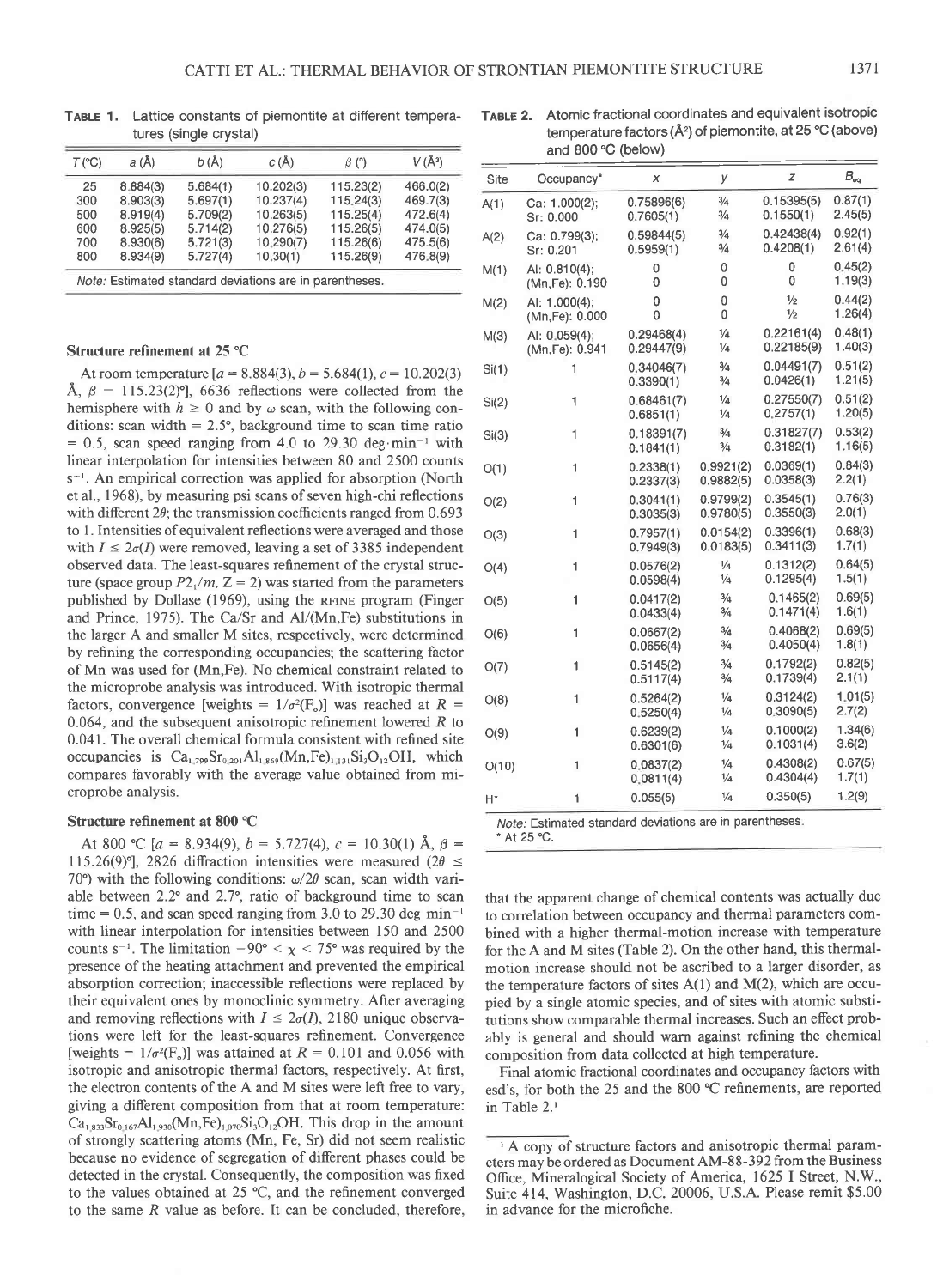

Fig. l. Lattice parameters of piemontite at various temperatures; values and esd's in Table l. Coefficients for regression lines are given in Table 3.

#### **DISCUSSION**

## Thermal expansion

Unit-cell constants have been plotted against temperature in Figure 1, except for the angle  $\beta$ , which remains constant within the esd's (Table l). A linear behavior is followed closely by  $b$ ,  $c$ , and  $V$ , whereas the  $a$  edge shows a slight negative deviation from linearity at high temperature. Straight-line interpolations are drawn in Figure l; the corresponding parameters and the resulting coefficients of thermal expansion have been reported in Table 3. By diagonalizing the tensor of thermal strain, the following values are obtained for principal coefficients of thermal expansion:  $\alpha_1 = 0.72(4) \times 10^{-5}$ ,  $\alpha_2 = 0.98(5) \times$  $10^{-5}$ , and  $\alpha_3 = 1.29(5) \times 10^{-5}$  K<sup>-1</sup>; the principal axis  $\alpha_2$ is parallel to **b**, and the angle between the  $\alpha_3$  axis and **c** is  $\Phi = 13^{\circ}$ . The (010) section of the ellipsoid with semiaxes equal to  $\alpha_1^{-\gamma_1}$ ,  $\alpha_2^{-\gamma_2}$ ,  $\alpha_3^{-\gamma_3}$ , oriented properly with respect to the unit cell, is shown in Figure 2; the inverse of the squared radius of this ellipsoid along a particular crystallographic direction gives the corresponding thermalexpansion coefficient. It appears that the orientation of the ellipse of Figure 2 is symmetrical with respect to a



Fig. 2. (010) section of the ellipsoid of inverse square-root thermal expansion, calculated from linear-regression expansivities of Table 3 for piemontite.

and c, i.e., the bisectrixes of angles between a and c and between the ellipse semi-axes coincide; this orientation corresponds to the condition  $\Phi = (\beta - 90^{\circ})/2$ .

Such a result can be proven to necessarily hold when the monoclinic  $\beta$  angle is not changed by the lattice strain  $(\beta' = \beta)$ . Then the components of the thermal-strain tensor (Schlenker et al., 1978) on the (010) plane become

$$
\alpha_{11} = [(a'\sin\beta'/a\sin\beta) - 1]/\Delta T = [(a'/a) - 1]/\Delta T;
$$
  
\n
$$
\alpha_{33} = [(c'/c) - 1]/\Delta T;
$$
  
\n
$$
\alpha_{13} = [(a'\cos\beta'/a\sin\beta) - (c'\cos\beta/c\sin\beta)]/(2\Delta T)
$$
  
\n
$$
= [(a'/a) - (c'/c)]/(2\Delta T \tan\beta)
$$
  
\n
$$
= (\alpha_{11} - \alpha_{33})/(2 \tan \beta).
$$

By solving the secular equation, the following expressions for the principal coefficients of thermal expansion are obtained:

$$
\alpha_1 = [(1 + 1/\sin \beta)\alpha_{11} + (1 - 1/\sin \beta)\alpha_{33}]/2; \n\alpha_3 = [(1 - 1/\sin \beta)\alpha_{11} + (1 + 1/\sin \beta)\alpha_{33}]/2;
$$

and the  $\Phi$  angle is given by

$$
\Phi = \tan^{-1}[(\alpha_3 - \alpha_{33})/\alpha_{13}] = (\beta - 90^{\circ})/2.
$$

The two features of the thermal-expansion ellipsoid, i.e., its strong anisotropy  $\left[2(\alpha_3 - \alpha_1)/(\alpha_3 + \alpha_1)\right] = 0.57$ ] and its symmetrical orientation with respect to the lattice, will be related below to structural changes with temperature.

### Room-temperature structure

Bond distances in the coordination polyhedra are reported in Table 4. All structural features of piemontite after Dollase (1969) are substantially confirmed, includ-

TABLE 3, Lattice thermal-expansion coefficients

| μο       | $8.883(2)$ Å                             | $5.682(1)$ Å                             | $10.199(1)$ Å                            | 465.6(1) $A^3$                           |
|----------|------------------------------------------|------------------------------------------|------------------------------------------|------------------------------------------|
|          | $6.6(3) \times 10^{-5}$ Å/°C             | $5.6(2) \times 10^{-5}$ Å/°C             | $12.8(2) \times 10^{-5}$ Å/°C            | $0.0140(1)$ Å $\degree$ C                |
|          | 0.99                                     | 1.00                                     | 1.00                                     | 1.00                                     |
| $\alpha$ | $0.75(4) \times 10^{-5}$ K <sup>-1</sup> | $0.98(5) \times 10^{-5}$ K <sup>-1</sup> | $1.26(5) \times 10^{-5}$ K <sup>-1</sup> | $3.01(6) \times 10^{-6}$ K <sup>-1</sup> |

Note; Estimated standard deviation are in parentheses. Coefficients from linear-regression analysis ot temperature dependence of lattice parameters,  $p = kT + p_0$ , correlation coefficient (*i*), and coefficients of thermal expansion ( $\alpha$ ) between 25 and 800 °C for piemontite.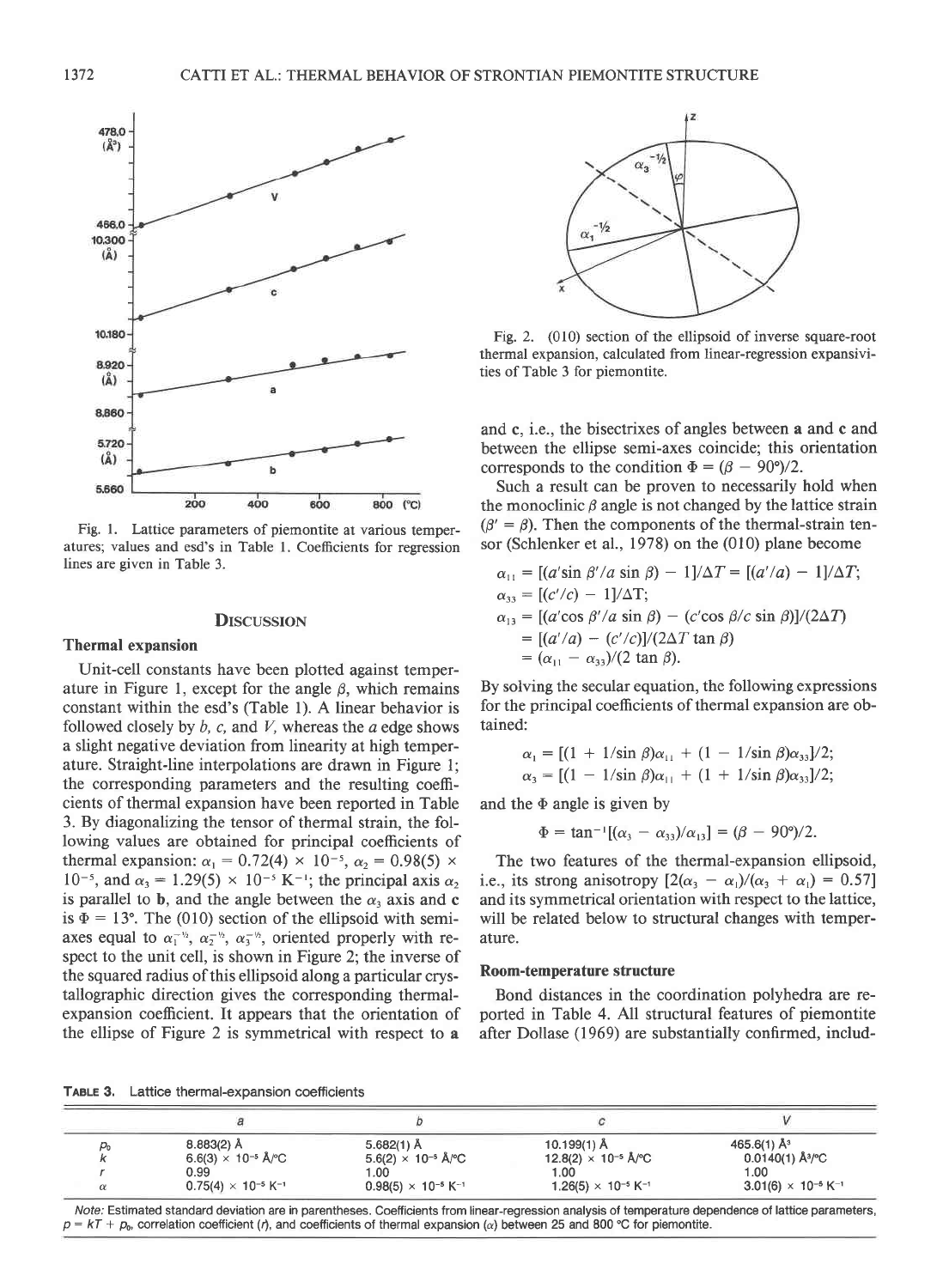|                                                         | 25 °C     | 800 °C   | $\alpha$ |  |
|---------------------------------------------------------|-----------|----------|----------|--|
| $Si(1) - O(1) \times 2$                                 | 1.653(1)  | 1.642(3) | $-9$     |  |
| $-O(7)$                                                 | 1.569(2)  | 1.558(4) | $-9$     |  |
| $-O(9)$                                                 | 1.639(2)  | 1.638(4) | $-1$     |  |
| Average                                                 | 1.629     | 1.620    | $-7$     |  |
| Volume                                                  | 2.207(4)  | 2.173(7) | $-20$    |  |
| $Si(2) - O(3) \times 2$                                 | 1.622(1)  | 1.616(3) | $-5$     |  |
| $-O(8)$                                                 | 1.603(2)  | 1.607(4) | 3        |  |
| $-O(9)$                                                 | 1.635(2)  | 1.630(4) | $-4$     |  |
| Average                                                 | 1.621     | 1.617    | $^{-3}$  |  |
| Volume                                                  | 2,181(4)  | 2.170(7) | $-7$     |  |
| $Si(3) - O(2) \times 2$                                 | 1,627(1)  | 1.625(3) | $-2$     |  |
| $-O(5)$                                                 | 1.667(2)  | 1.672(4) | 4        |  |
| $-O(6)$                                                 | 1.644(2)  | 1.652(4) | 6        |  |
| Average                                                 | 1.641     | 1.644    | 2        |  |
| Volume                                                  | 2.254(4)  | 2.263(7) | 5        |  |
| $A(1) - O(1) \times 2$                                  | 2.460(1)  | 2.490(3) | 16       |  |
| $-O(3) \times 2$                                        | 2.333(1)  | 2.372(3) | 21       |  |
| $-O(5)$                                                 | 2.545(2)  | 2.562(4) | 9        |  |
| $-O(6)$                                                 | 2.849(2)  | 2.841(4) | -4       |  |
| $-O(7)$                                                 | 2.294(2)  | 2.313(4) | 12       |  |
| $-O(9) \times 2$                                        | 3.043(1)  | 3.051(1) | 3        |  |
| Average                                                 | 2.596     | 2.616    | 10       |  |
| Volume                                                  | 27.38(1)  | 28.32(2) | 44       |  |
| $A(2)-O(2) \times 2$                                    | 2.732(1)  | 2.735(3) | 1        |  |
| $-O(2)' \times 2$                                       | 2.556(1)  | 2.608(3) | 26       |  |
| $-O(3) \times 2$                                        | 2.718(1)  | 2.727(3) | 4        |  |
| $-O(7)$                                                 | 2.285(2)  | 2.323(4) | 21       |  |
| $-O(8) \times 2$                                        | 3.028(1)  | 3.050(1) | 9        |  |
| $-O(10)$                                                | 2.569(2)  | 2.627(4) | 29       |  |
| Average                                                 | 2.692     | 2.719    | 13       |  |
| Volume                                                  | 43.44(2)  | 44.93(4) | 44       |  |
| $M(1) - O(1) \times 2$                                  | 1.947(1)  | 1.960(3) | 9        |  |
| $-O(4) \times 2$                                        | 1.868(1)  | 1.873(3) | 4        |  |
| $-O(5) \times 2$                                        | 1.980(1)  | 1.999(3) | 12       |  |
| Average                                                 | 1.932     | 1.944    | 8        |  |
| Volume                                                  | 9.531(7)  | 9.71(1)  | 24       |  |
| $M(2) - O(3) \times 2$                                  | 1.857(1)  | 1.868(3) | 8        |  |
| $-O(6) \times 2$                                        | 1.938(1)  | 1,960(3) | 15       |  |
| $-O(10) \times 2$                                       | 1.876(1)  | 1.879(3) | 2        |  |
| Average                                                 | 1.890     | 1.902    | 8        |  |
| Volume                                                  | 8.932(7)  | 9.10(1)  | 24       |  |
| $M(3) - O(1) \times 2$                                  | 2.264(1)  | 2.308(3) | 25       |  |
| $-O(2) \times 2$                                        | 2.026(1)  | 2.054(3) | 18       |  |
| $-O(4)$                                                 | 1.906(2)  | 1.897(4) | $-6$     |  |
| $-O(8)$                                                 | 1.863(2)  | 1.863(4) | 0        |  |
| Average                                                 | 2.058     | 2.081    | 14       |  |
| Volume                                                  | 11.167(8) | 11.53(1) | 41       |  |
| Note: Estimated standard deviations are in parentheses. |           |          |          |  |

TABLE 4. Lengths (Å) of cation-oxygen bonds in piemontite, polyhedra volumes  $(A<sup>3</sup>)$ , and coefficients of thermal expansion  $\alpha$  (10<sup>-6</sup> K<sup>-1</sup>)

ing the attachment of H to  $O(10)$  with  $O(4)$  as acceptor of the hydrogen bond [O(10)–H = 0.75(7) Å, O(4) $\cdots$ H = 2.24(6) Å,  $\angle O(10) - H \cdots O(4) = 162(6)$ <sup>o</sup>]. The O-H distance is quite short, but that is usual with X-ray data because the electron of H is attracted by O. A possible (partial) attachment of the H atom to  $O(4)$ , which is not bonded to Si, is excluded by a bond-valence calculation (Brown and Wu, 1976) [1.29 and 1.82 v.u. for  $O(10)$  and O(4), respectively, without the contribution of the H atoml. The crystal-chemical formula consistent with refined values of cation-occupation factors is  $Ca(Ca_{0.80}Sr_{0.20})$  $(Al_{0.81}M_{0.19})Al(Al_{0.06}M_{0.94})$  [(SiO<sub>4</sub>) (Si<sub>2</sub>O<sub>7</sub>) O (OH)], where, in this case, M means a  $Mn^{3+}/Fe^{3+}$  mixture of average



Fig. 3. Projection of the piemontite structure onto (010). Superposition hides some Ca-O bonds. Arrows show the directions of tilting of polyhedra at high temperature.

proportion about 5/2, according to microprobe analysis. All Sr goes into the A(2) site, as in Dollase's (1969) structure; in our case the Sr content is larger, but the expansion of the A(2) coordination polyhedron is slight and close to the esd's [average A–O distance of  $2.692$  vs.  $2.688$  Å for A(2) to be compared with 2.596 vs. 2.597 Å for A(1)]. We have also included the oxygen atoms at 3.043 and 3.028 Å in the coordination spheres of  $A(1)$  and  $A(2)$ because their bond-valence contributions according to Brown and Wu's (1976) formula is still appreciable (0.08 v.u.). The next-nearest oxygen atoms have the following distances: A(1)–O(9)'  $\times$  2 = 3.37 Å, A(2)–O(8)'  $\times$  2 = 3.39 A.

The distribution of cations over the octahedral sites is also confirmed: the M(2) site is occupied by only Al, whereas  $83\%$  of (Mn, Fe) (80% in the previous work) goes into  $M(3)$  and the remainder into  $M(1)$ . Average values of M-O bond lengths in each octahedron agree with the cation distribution from occupancy refinements. It should be emphasized that, although the M(3) octahedron is significantly larger than M(l), a small fraction of Al enters M(3) instead of M(l). This cation distribution is probably related to sharing of edges between the two kinds of octahedra, i.e., the corresponding cation sites are close enough to establish a thermodynamic equilibrium of ion migration between sites. The observed distortion of the M(3) octahedron is consistent with the well-known Jahn-Teller effect of the  $Mn^{3+}$  ion, which is the most abundant cation on this site.

A projection of the crystal structure of piemontite onto the (010) plane is shown in Figure 3. Coordination oc-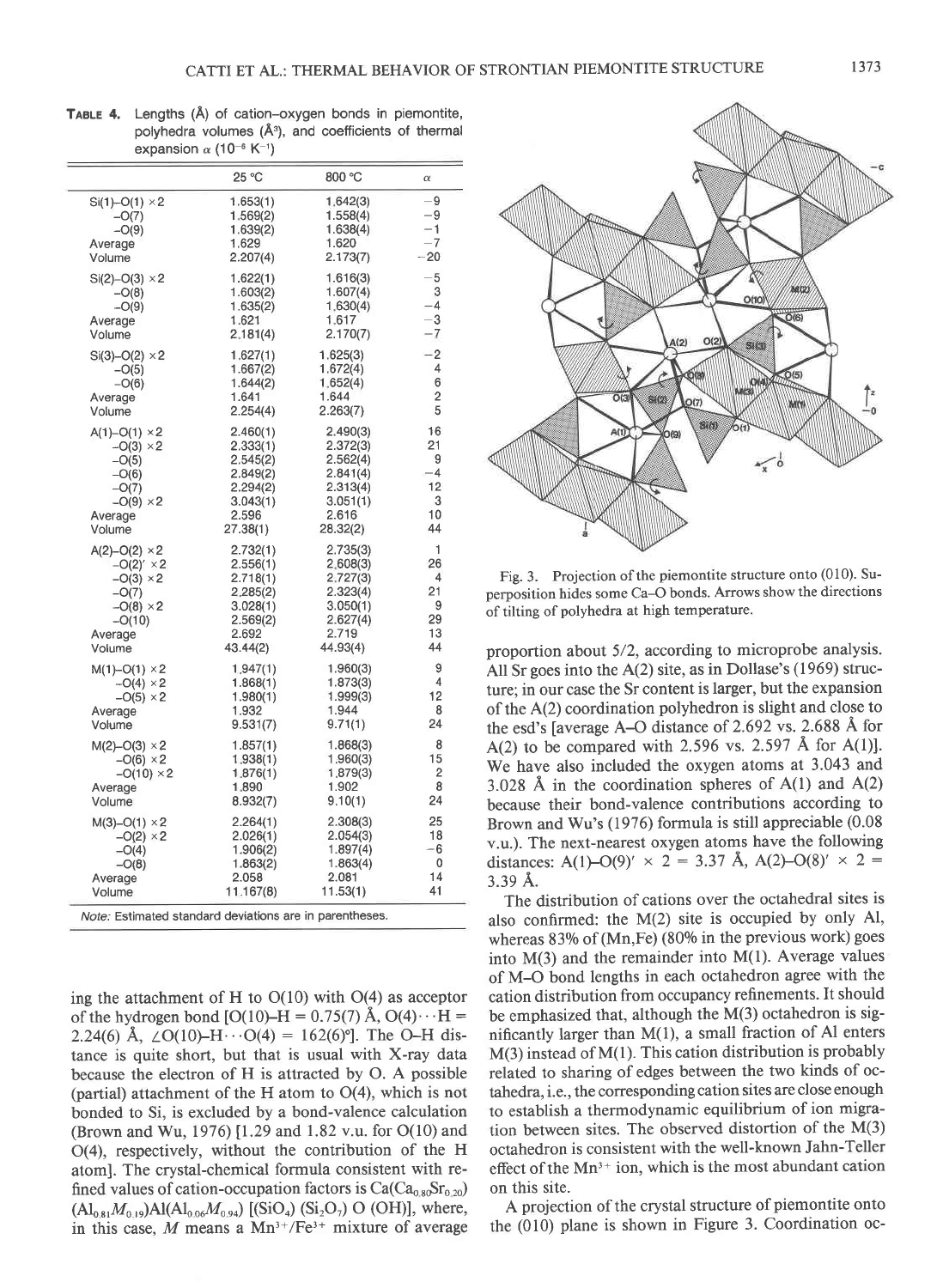|       | $\overline{2}$ | 3        |
|-------|----------------|----------|
| 0.035 | 2.8            | 0.018    |
| 0.036 | 2.8            | 0.019    |
| 0.011 | 1.3            | 0.005    |
| 0.008 | 1.4            | 0.004    |
| 0.016 | 4.0            | 0.009    |
| 0.020 | 4.0            | 0.011    |
| 0.047 | 3.9            | 0.022    |
| 0.053 | 4.1            | 0.024    |
| 0.034 | 4.0            | 0.017    |
| 0.041 | 4.0            | 0.020    |
| 0.157 | 8.7            | 0.067    |
| 0.176 |                | 0.073    |
| 0.286 |                | 0.098    |
| 0.274 |                | 0.093    |
| 0.224 |                | 0.060    |
| 0.213 |                | 0.052    |
|       |                | 8.6<br>- |

TABLE 5. RMS deviations of cation-oxygen bond distances (1), and bond angles (2), and distortion indexes (3)

Note: (1)  $[\Sigma/d, -\overline{d}]^{2}/N]^{1/2}$  (in Å), (2)  $[\Sigma/(\Phi, -\overline{\Phi})^{2}/N]^{1/2}$  (in °), and (3)  $\Sigma, |d\rangle$ .  $\overline{d}$ |/Nd for the cation-coordination polyhedra at 25 °C (upper values) and 800 °C (lower values) in piemontite ( $N =$  number of bonds or angles).

tahedra sharing edges form simple M(2) chains and complex  $M(1)$  and  $M(3)$  chains along [010]. These are bridged by A(1) and A(2) cations and by  $SiO<sub>4</sub>$  and  $Si<sub>2</sub>O<sub>7</sub>$  groups.

### High-temperature structure

Cation-oxygen bond lengths and polyhedra volumes of the piemontite structure at 800 "C are reported in Table 4, together with individual and average linear coefficients of bond thermal expansion in the range 25-800 "C for each coordination polyhedron. The most interesting behavior is displayed by the  $Si<sub>2</sub>O<sub>7</sub>$  disilicate group, formed by the  $Si(1)$  and the  $Si(2)$  tetrahedra sharing the  $O(9)$  corner; both  $SiO<sub>4</sub>$  groups contract with increasing temperature instead of keeping a constant volume or expanding slightly, as usual. Hazen and Finger (1982) in their survey of high-temperature crystal-structure studies actually have given a small number of cases of negative thermal expansion coefficients for the  $SiO<sub>4</sub>$  tetrahedron; they have pointed out that this effect is often due to a change of structural topology, as for  $SiO<sub>4</sub>$  of the B chain of pyroxenes. In the pyroxene structure, the bridging O(3) atom is no longer coordinated by M(2) at high temperature; consequently, it approaches Si(B), causing a large contraction of the corresponding tetrahedron. Excluding these few "anomalous" cases, the largest negative coefficient given by Hazen and Finger (1982) is that of  $\beta$ -eucryptite (-8)  $\times$  10<sup>-6</sup> K<sup>-1</sup>), only slightly larger than that of Si(1) tetrahedron in the present structure  $(-7 \times 10^{-6} \text{ K}^{-1})$ .

The case of piemontite should be considered to be normal, as the coordination numbers of cations do not change at high temperature; however, the shrinking of the  $Si<sub>2</sub>O<sub>7</sub>$ ditetrahedron is strong and anisotropic, so that a sharp distinction between the two cases indicated by Hazen and Finger (1982) may not be always possible. It seems that, owing to their high energy, Si-O bonds are quite insensitive to pure thermal effects, and the whole lattice expansion in silicates is accomplished by lengthening of weaker bonds, under a number of structural constraints. On the other hand, if an unbalance of bond strength received by some oxygen atoms arises, then Si-O distances may change significantly to compensate for it. This is the case for  $Si(1)-O(1)$  and  $Si(1)-O(7)$  bonds in piemontite, for instance; their substantial shortening at high temperature is clearly related to the decrease of bond strength received by  $O(1)$  and  $O(7)$ , which have greatly expanded their distances to  $A(1)$  and  $M(3)$ , and to  $A(1)$  and  $A(2)$ , respectively (Table 4). Thus, Si-O bond lengths would act as a buffer for bond-strength unbalances, rather than responding directly to temperature changes [cf.  $Si(2)$ –O(3) as welll.

The bridging angle Si(1)–O(9)–Si(2) of the  $Si<sub>2</sub>O<sub>7</sub>$  group increases from 152.6 $\degree$  (25  $\degree$ C) to 155.4 $\degree$  (800  $\degree$ C). Even if the distortion indexes (Table 5) are practically constant, taking into account that the larger Si(l) tetrahedron contracts more than that of the smaller Si(2) (Table 4), the overall configuration of the disilicate group becomes more regular at high temperature; this increasing regularity with increased temperature occurs also to silicate chains of pyroxenes (Smyth, 1973, 1974). A quite normal thermal behavior is shown by the Si(3) isolated tetrahedron, the dimensions of which hardly change with temperature.

Considering the  $M(1)$ ,  $M(2)$ , and  $M(3)$  coordination octahedra, the first two are characterized by thermal-expansion coefficients slightly lower than the average value for  $Al^{3+}-O$  and Fe<sup>3+</sup>-O bonds given by Hazen and Finger (1982), i.e.,  $9 \times 10^{-6}$  K<sup>-1</sup>. For the Mn<sup>3+</sup>-O bond, there seem to be no thermal-expansion data in the literature; however, a significantly different behavior from that of  $Al^{3+}-O$  and  $Fe^{3+}-O$  should not be reasonably expected. Thus, the observed thermal-expansion coefficient for the average M(3)-O bond length appears to be quite large, considering the M(3) site composition. The expansion of the M(3) octahedron is very anisotropic; in fact, while the two shortest bonds shrink or do not change, the two longest ones expand with some of the largest coefficients in the structure. This unusual behavior seems to be related to the Jahn-Teller effect of  $Mn^{3+}$  ions, as the corresponding distortion in the M(3) octahedron is enhanced by temperature. It should also be noted that the flattening direction of the octahedron, along  $O(4)-M(3)-O(8)$ , is close to the direction of least thermal expansion of the lattice (Figs. 2, 3).

As for the A(l) and A(2) coordination polyhedra, it turns out that their average thermal expansion is rather low, particularly for A(1), with respect to the average coefficient of Ca–O bonds (Hazen and Finger, 1982) of 16  $\times$  $10^{-6}$  K<sup> $-1$ </sup>. A large anisotropy of expansion is also observed, especially in the A(2) polyhedron. This is not unexpected, however, because of the purely electrostatic nature of Ca-O coordination bonds, which makes the equilibrium bond length poorly defined. So the two bonds wiht largest thermal-expansion coefficients in the structure belong to the A(2) polyhedron:  $A(2)-O(10)$  and  $A(2)-$ O(2)', with values of 29 and 26  $\times$  10<sup>-6</sup> K<sup>-1</sup>, respectively; on the other hand, the longest bonds of the polyhedron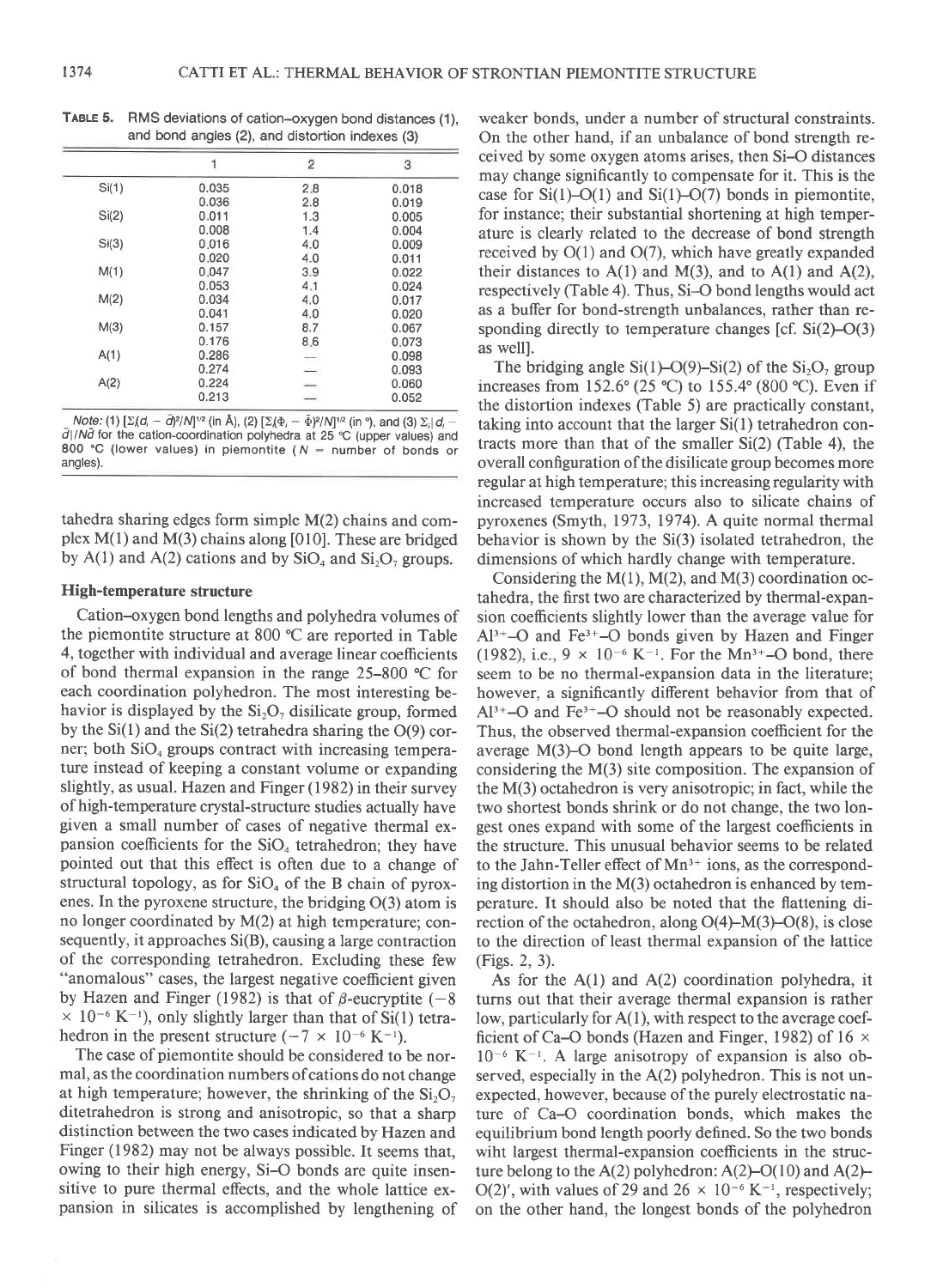expand very little. It should be noticed that  $O(10)$  is the oxygen atom of the OH group, so that the very large lengthening of its bond to Ca at high temperature clearly signals the approaching dehydration.

In Table 5 the root-mean-square deviations from the average of bond lengths and angles together with the distortion indexes are reported for the room- and high-temperature structures; they show how the regularity of coordination polyhedra is affected by thermal expansion. Different behaviors are observed according to the types of cations: Si tetrahedra do not seem to change their distortion degree appreciably with temperature, whereas Ca-Sr polyhedra become more regular and Al-Fe-Mn octahedra less regular at high temperature. These results concern essentially the bond-length distortion, whereas bond-angle distortions are nearly insensitive to thermal effects. The behavior of coordination octahedra is in agreement with that observed in magnesiochloritoid (Ivaldi et al., 1988); a particularly large increase of distortion with thermal expansion is shown by the M(3) octahedron, in accord with the above remarks about an apparently larger Jahn-Teller effect of  $Mn^{3+}$  at high temperature. At present we are not able to propose an explanation for this result. On the other hand, by attaining a more regular configuration at high temperature, the Ca-Sr polyhedra behave consistently with the well-known tendency of crystal structures toward higher symmetry at higher temperatures.

Most bond angles within the coordination polyhedra change by less than  $1^{\circ}$  in the range 25-800 °C; the largest changes (about 1.5 $\degree$ ) are in angles of the A(1) polyhedron involving the  $O(7)$  and  $O(9)$  atoms, which are not coordinated to octahedral cations M:  $O(7)-A(1)-O(1)$ ,  $O(7)-$ A(1)-O(5), O(7)-A(1)-O(6) and O(9)-A(1)-O(9)'.

The hydrogen bridge  $O(10) \cdots O(4)$  lengthens from 2.965 to 3.023 A, with a coefficient of thermal expansion of 25  $\times$  10<sup>-6</sup> K<sup>-1</sup>, comparable with values observed for other bonds. These facts would show that the weak hydrogen bond of the OH group is still preserved at high temperature, excluding processes of deprotonation connected with oxidation reactions of octahedral cations, which are already in high valence states.

The structure-type of the epidote mineral family is closepacked along [010] but not on the (010) plane, where several coordination polyhedra are linked by simple corner-sharing. Thus, on heating we would expect not only an expansion, but also a possible rotation or tilting of polyhedra about the  $y$  crystallographic axis, as they are constrained by the (010) mirror symmetry. By comparing the orientations of octahedral chains and  $SiO<sub>4</sub>$  tetrahedra at room and high temperature, the following results are observed (Fig. 3). The complex  $M(1)$  and  $M(3)$  chains do not rotate, whereas the  $M(2)$  ones are tilted by about 1<sup>o</sup> (counterclockwise). The  $Si(1)$  and  $Si(2)$  tetrahedra rotate clockwise and counterclockwise, respectively, also by about 1". The Si(3) tetrahedron undergoes a smaller clockwise tilting. The angular values given are approximate because polyhedra do not expand or contract in an exactly homogeneous way during the thermal cycle, so that the calculated orientation change depends slightly on the polyhedron edge or bond chosen for reference. Rotations of linked polyhedra sharing corners are correlated consistently; the overall effect (Fig. 3) is to allow a much larger thermal expansion along approximately the z axis than in other directions on the (010) plane. This explains the orientation of the ellipsoid of thermal expansion with respect to the lattice (Fig. 2) on a structural basis. On the other hand, the value of the largest principal coefficient  $(1.29)$  $\times$  10<sup>-5</sup> K<sup>-1</sup>) is larger, on the average, than expansion coefficients of coordination polyhedra (Table 4). This expansion along  $z$  cannot be accounted for in terms of coordination bonds only, but must include effects of polyhedra tilting as well.

## The breakdown of the structure

A continuous X-ray powder pattern recorded from 20 to 1140 °C (20 °C/h, CuK $\alpha$  radiation) with a Guinier-Lenné high-temperature camera shows that the crystal structure of piemontite is basically unchanged up to about 880 °C, where it breaks down according to the following reaction:  $2Ca<sub>2</sub>Al<sub>2</sub>(Mn,Fe)Si<sub>3</sub>O<sub>12</sub>OH \rightarrow 2CaAl<sub>2</sub>Si<sub>2</sub>O<sub>8</sub>$  (anorthite) +  $(Mn,Fe)_2O_3 + 2CaO + 2SiO_2 + H_2O$ ; the silica should be amorphous. At about 980 °C the bixbyite-type phase decomposes and gives ramsdellite plus a manganese-iron oxide according to  $6(Mn,Fe)_2O_3 + O_2 \rightarrow$  $2MnO_2 + 2(Mn,Fe)_3O_8$ . Presumably the dehydration temperature for a single crystal could be higher than that found for a powder sample [cf. magnesiochloritoid (Ivaldi et al., 1988)].

#### **ACKNOWLEDGMENTS**

We are indebted to P. Brizio who kindly supplied the sample of piemontite. This research has been supported by M.P.I. and C.N.R. (Advanced Crystallographic Methods) grants.

#### **REFERENCES CITED**

- Argoud, R., and Capponi, J.J. (1984) Soufflette à haute température pour l'étude de monocristaux aux rayons X et aux neutrons jusqu'à 1400 K. Journal of Applied Crystallography, 17, 420-425.
- Brown, I.D., and Wu, K.K. (1976) Empirical parameters for calculating cation-oxygen bond valences. Acta Crystallographica, B32, 1957-1959.
- Deer, W.A., Howie, R.A., and Zussman, J. (1986) Rock-forming minerals: Vol. 1B, Disilicates and ring silicates. Longman, London,
- Dollase, W.A. (1969) Crystal structure and cation ordering of piemontite. American Mineralogist, 54, 710-717.
- Finger, LW., and Prince, E. (1975) A system of Fortran IV computer programs for crystal structure computations. U.S. National Bureau of Standards Technical Note 854.
- Hazen, R.M., and Finger, L.W. (1982) Comparative crystal chemistry. Wiley, Chichester.
- Ivaldi, G., Catti, M., and Ferraris, G (1988) Crystal structure at 25 and 700 "C of magnesiochloritoid from a high-pressure assemblage (Monte Rosa). American Mineralogist, 73, 358-364.
- Mottana, A., and Griffin, W.L. (1982) The crystallochemistry of piemontite from the type-locality (St. Marcel, Val D'Aosta, Italy). Reports of 13th International Mineralogical Association Meeting, Varna, p. 635-640.
- North, A.E T., Phillips, D C., and Mathews, F.S. (1968) A semiempirical method of absorption correction. Acta Crystallographica, A24, 351-359